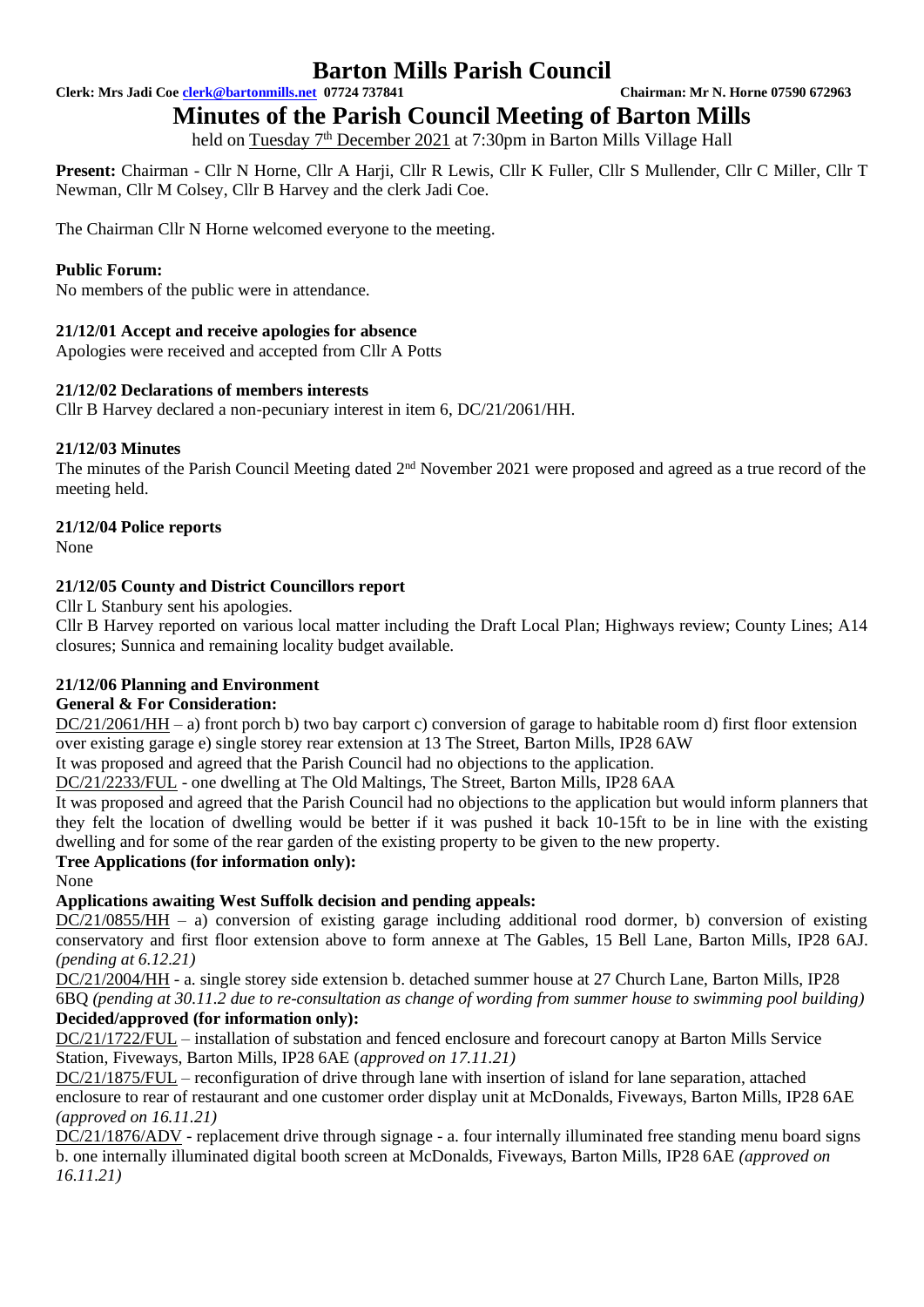**Clerk: Mrs Jadi Coe [clerk@bartonmills.net](mailto:clerk@bartonmills.net) 07724 737841 Chairman: Mr N. Horne 07590 672963**

#### **21/12/07 Neighbourhood Plan**

It was agreed that Cllr R Lewis would draft a boundary line of the area to be included in the Neighbourhood Plan and email this to members prior to the next meeting in view to agree the boundary at the January meeting.

#### **21/12/08 Clerk's Report, Matters Arising from the Minutes of the Last Meeting and Correspondence**

No report or matters arising.

#### **21/12/09 Parish Matters**

1. Update on exception site at Newmarket Road

Havebury have now submitted the application. The application has now been validated by West Suffolk Council but the application was received after the agenda was published, therefore, a request to extend the consultation period from 27<sup>th</sup> December to 5<sup>th</sup> January has been submitted and accepted.

2. Maintenance of Assets

Lighting, including receiving updated quotes for new units

Unit 63 (G39) The Street o/s Street Farm (41) -

Pearce and Kemp – quoted £7,307.90 net for a Heritage Light and pole to be re-sited on public owned land (pavement) on opposite side of the road to existing light.

K & M Lighting & UKPN - quoted £8,343.05net (K&M £1,477.05, UKPN £6,866) for a new heritage pole and light right of the existing pole

It was agreed to ask Pearce and Kemp for a quote if they could site the new light to the right of the existing pole as per the K & M quote.

Play park

Cllr N Horne reported that the new bench has now been installed, however, it was partly damaged but the replacement parts have now been received and are with the contractor.

3. SID incl. rota

The rota was agreed to February.

The clerk also reported the Bury Free Press had been in contact regarding the speeding on Worlington Road and they have spoken with Suffolk Police who have issued them a statement regarding the dangers of speeding, they would like to arrange a photographer to come out and take a photo of the Barton Mills Parish Council and some residents outside the Worlington Road sign.

It was agreed to invite the volunteers who move the SID to be in the photo and the day and time to be arranged via email.

4. New Parish Group

Cllr N Horne reported that the Forest Heath Parish Alliance has now been created and it held its first meeting on 3<sup>rd</sup> November which Cllr N Horne attended.

The next meeting is scheduled for 19<sup>th</sup> January at Beck Row Parish Hub.

5. Update on works at the island outside Chestnut Close incl. new village sign

Cllr N Horne reported that the post has now been received and is being prepared for installing, with the hope that the contractor can begin the work in the new year.

6. Sunnica including compulsory purchase of land

The clerk reported that Sunnica has identified a number of locations where land will be required to enable delivery of the scheme, this land will be included within the DCO (Development Consent Order) and to be subject to compulsory acquisition powers. However, Sunnica is engaging with affected parties with a view to reach voluntary agreement for the right required to facilitate the development of the scheme. Sunnica has identified that the Parish Council have an interest in land that will be affected by the scheme's proposal. It was confirmed that Barton Mills Parish Council's freehold land to the south of this plot is not within the DCO limits. The plot identified has come to light as part of WSP's Land Referencing methodology. This identifies owners adjacent to unregistered land as being the proprietors of the subsoil up to half width, with the owner on the opposite side holding the remainder of the subsoil interest.

Cllr R Lewis believes that the land could be owned by Suffolk County Council and possibly a small part by the Parish Council.

It was agreed to inform SCC of this, to ask Sunnica what they want the land for and to ask Highways England for an update on RIS3 Fiveways bypass as the land in question may be required for the bypass.

7. Mallard's bridge update

The work has re-started and it is expected to be completed before the New Year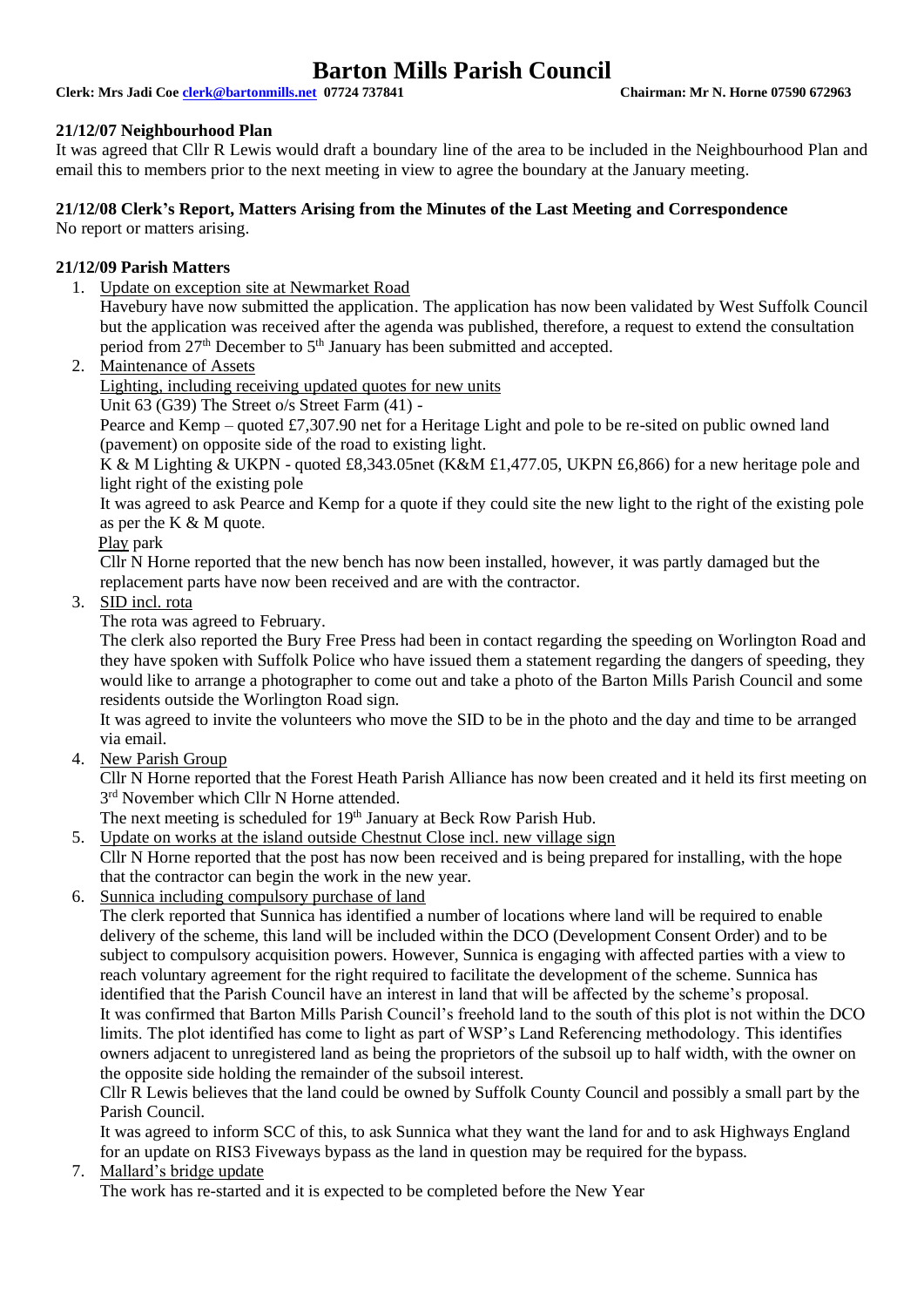## **Clerk: Mrs Jadi Coe [clerk@bartonmills.net](mailto:clerk@bartonmills.net) 07724 737841 Chairman: Mr N. Horne 07590 672963**

#### 8. Lorry route map review and other Highways issues

Responses to the lorry route map review are required to be submitted by 17<sup>th</sup> December.

The survey asks for details on lorry issues in the parish including air quality/damage to property/overhanging buildings/road safety/road surface damage, speeding, damage to verge or road width inadequate and weight. The survey asks for details of specific problem including location, when it first became a problem and the frequency of the problem.

It was agreed that members are to send the clerk the issues including the answers to questions as per the survey.

Following the November meeting it was agreed to place two traffic counts and speed units (one on Newmarket Road between A11slip junction and Golf Links Road and the other between Bell Lane and Church Lane) in the sum of £600.00 and request £200 each from Cllr B Harvey's and Cllr L Stanbury's locality budget, bringing the cost to the Parish Council down to £200.

It was also agreed to confirm whether the Parish Council would have any say on when these are installed and collecting data.

9. Newmarket Road

It was reported that on Newmarket Road, stinging nettles are encroaching the footpath, but as per SCC this is not deemed for intervention and is a long way off, due to budget cuts, the paths (60mph road) have to be covered before they will intervene.

It was agreed to ask gardener Sarah Limmer if she could cut these back and if not to obtain quotes.

Cllr A Harji also reported that the footpath between Grange Lane and Church Lane is narrowed by the hedge that requires trimming back. It was agreed to determine who was responsible for this and/or to obtain quotes.

Cllr R Lewis reported that the finance team had discussed the idea to tidy up the area on Newmarket Road to the east of Bell Lane, now that other large expensive projects were nearly complete. This could include landscaping the area and installing benches.

10. Update risk assessment in regard to COVID-19

Following receiving the information that the Village Hall does not have their own risk assessment is was agreed to adopt the Parish Councils risk assessment as drafted by Cllr M Colsey.

11. Use of the playing field

It was agreed to ask the Football Club Chairman to the February meeting to determine a plan going forward so that the Parish Council are aware of who is using the playing field for what and when.

12. Traffic cone request

Neil has found some from Street Solutions which are suitable (750mm 1 piece), they are £4.99 net It was agreed that cones would be purchased in February following the Village Halls AGM in January when Cllr K Fuller would suggest the Village Hall committee install a gate at the side of the village hall, and then the cones could be stored behind the gate more securely.

13. Substation update

Savill's have confirmed that UKPN advised that this is likely to be part of the 2023 programme of works.

14. The Queens Platinum Jubilee Weekend

In May 2021 Suffolk launched a tree planting and preservation campaign, Queen's Green Canopy, with a view to leave a lasting legacy to mark the Queens Platinum Jubilee.

No residents have come forward with ideas to celebrate the weekend following the request published in the Barton Miller.

## **21/12/10 Finance & Policies**

- 1. Parish Council Bank Balances and Reconciliation from list of Payments and Receipts
- The clerk reported that at date £304 is held in the current account and £35,657 in the deposit account 2. Approve and authorise payment of invoices
- The following invoices were approved for payment:

|        | ັ                   | . . |                                    |            |            |              |
|--------|---------------------|-----|------------------------------------|------------|------------|--------------|
| Date   | Payee               |     | Details                            | <u>Net</u> | <b>VAT</b> | <b>Gross</b> |
| 30-Nov | J Coe               |     | Salarv                             | 286.11     | 0.00       | 286.11       |
| 30-Nov | J Coe               |     | Clerk expenses                     | 24.50      | 0.00       | 24.50        |
| 30-Nov | R Lewis             |     | <b>Barton Miller printing</b>      | 26.16      | 0.00       | 26.16        |
|        |                     |     | Refreshments for Remembrance       |            |            |              |
| 15-Nov | The Big Red Wine Co |     | Sunday                             | 38.25      | 7.65       | 45.90        |
| 12-Nov | S Limmer            |     | Gardening                          | 56.00      | 0.00       | 56.00        |
|        |                     |     | Installation of bench and bins and |            |            |              |
| 09-Nov | Matt Wilson         |     | £120 for the assembling the bench. | 360.00     | 0.00       | 360.00       |
|        |                     |     |                                    |            |            |              |